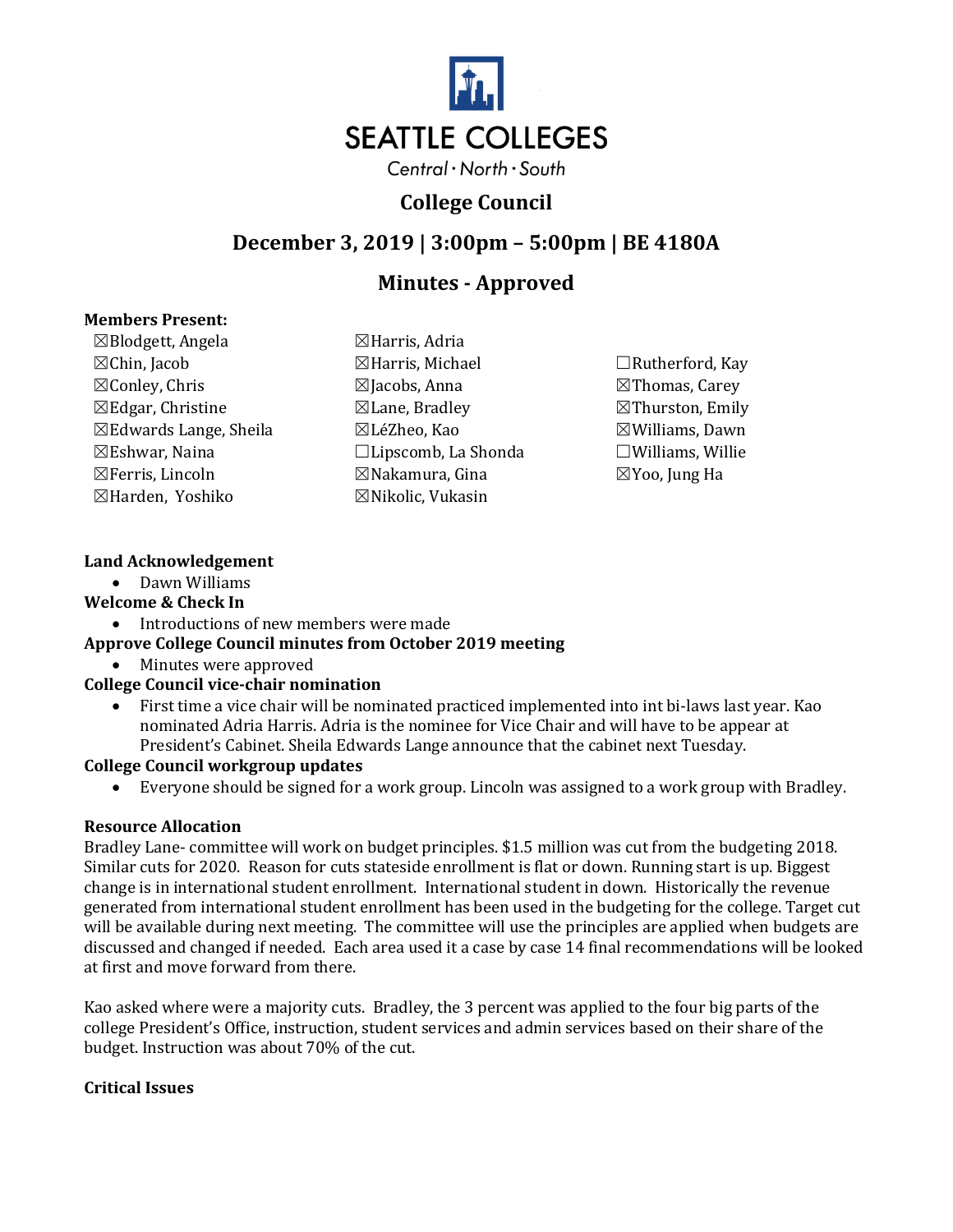Naina focus groups in winter and spring quarter of last year. Focus Groups were co locations, targeted and general session.

Main topics addressing issues have better understanding how students navigate the college Orientation, navigation steps, pathways, advising and career over overview of focus group. Nonacademic support classes, things going on in the college, Diversity and inclusion

#### **Overview**

Different based on where you training. Online orientation was lacking. International students which is one of the longest at 3 days were better informed. Maps were mentioned.

Advising –students wanted more directions. Counselors and advisor confusion. Conflicting information. Trio students were happy-some students don't know what trio was or how to find out about it.

"Rate my professor.com" SEL how popular is that? Yoshiko- this was before starfish interested to see what the feedback was now that it is up.

#### **Pathways**

Pathways is the way to give direction on how to map out for degree

Cohorts was strong suggestion for support

CANVAS-can be used as a way to centralize information. SEL-still doesn't tell what is required to graduate. Kao identify difference pathway and ed plan. SEL students want ed plan not map. YH- during recruitment they want map.

Students have too many apps nothing is centrally located. Canvas can be used as place to have everything students need. Google maps "like" app that shows where rooms are in a building.

Biggest concern for students is that the school adviser concentrates on graduation and not transfers. Not all students want to graduate they want to transfer well. The DTA with state colleges want transfers with Associates degrees- You get benefits with it versus without.

#### **Focus Group Update**

Yoshiko student experience 2018 and now 2020. Timeline-Fall planning, Winter conduct the focus groups and Spring analyzing data and reporting in findings.

#### **Goals**

Groups that will be targeted black male students, prison ed, evening class, disability support services, basic transitional studies, faculty, Students that are parents, general. Other co-locations.

## **Findings**

Requesting accommodation for all at the sessions-make sure there are accommodation for all groups. SNAP paid for snacks and \$5 to use at cafeteria is not enough incentives.

For incentives offer a drawing for more money (i.e. \$100 Safeway or Target card). Increase to real food. Get the word out and marketing-Seattle Central app, social media, target emails, partnering with faculty and flyers.

#### **Next steps**

Next Meeting 12/31/19-YH will set meeting to discuss marketing.

Next sessions will be held February 10-21, 2020 will start the next focus groups

VN-Is there a way to give volunteer hour credits as an incentive for the groups. YH will research that and report findings.

AH-Encouraged to focus on satellite campus to gain perspective from professional technical students asked how do we come up with questions for focus groups?

NE-Looked at previous focus group questions.

AH- add question about how they are able to pay for school-partner of enrollment?